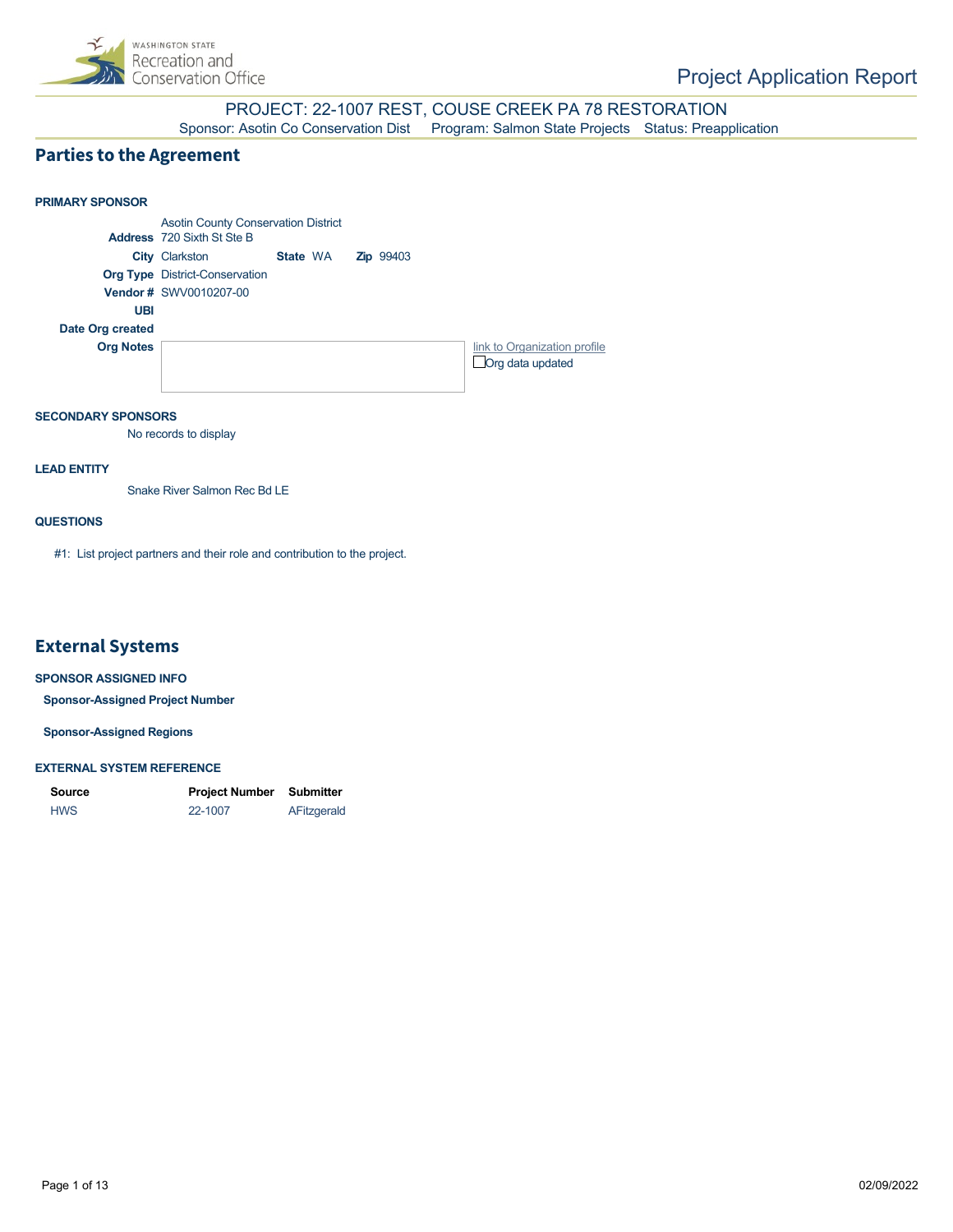# **Project Contacts**

| <b>Contact Name</b><br><b>Primary Org</b>           | <b>Project Role</b>        | <b>Work Phone</b> | <b>Work Email</b>       |
|-----------------------------------------------------|----------------------------|-------------------|-------------------------|
| Alice Rubin<br>Rec. and Conserv. Office             | <b>Project Manager</b>     | (360) 867-8584    | alice.rubin@rco.wa.gov  |
| <b>Megan Stewart</b><br>Asotin Co Conservation Dist | <b>Project Contact</b>     | (509) 552-8100    | meqan@asotincd.org      |
| <b>Brad Riehle</b><br>Asotin Co Conservation Dist   | <b>Alt Project Contact</b> | (509) 552-8117    | brad@asotincd.org       |
| Ali Fitzgerald<br>Snake River Salmon Rec Bd LE      | <b>Lead Entity Contact</b> | (509) 382-4115    | ali@snakeriverboard.org |

# **Worksites & Properties**

## **# Worksite Name**

#1 Couse Creek - PA 78

## **Restoration Property Name**

 $\checkmark$ Scheibe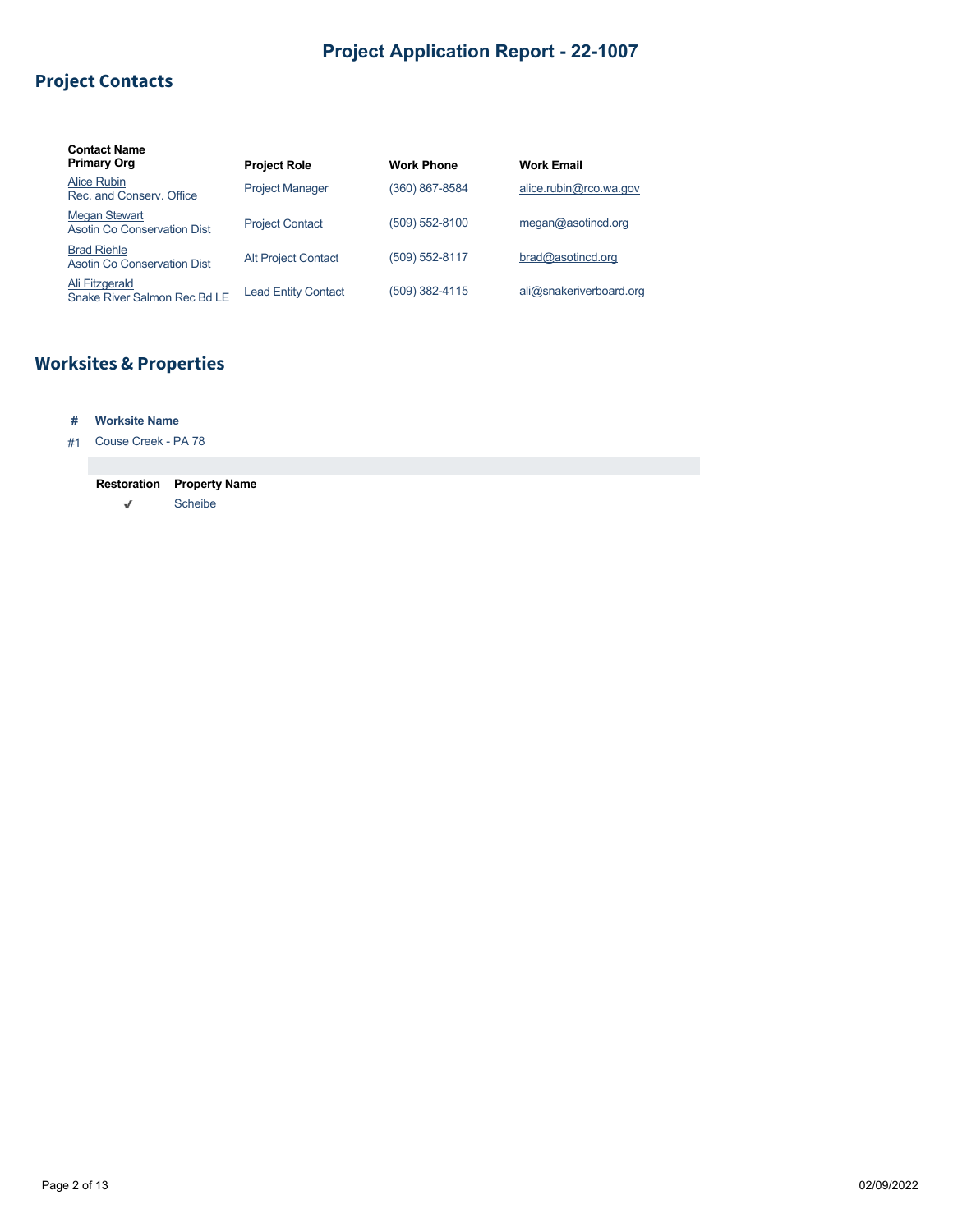## **Worksite Map & Description**

**Worksite #1: Couse Creek - PA 78**

**WORKSITE ADDRESS**

**Street Address**

**City, State, Zip**

## **Worksite Details**

## **Worksite #1: Couse Creek - PA 78**

## **SITE ACCESS DIRECTIONS**

The Couse Creek PA 78 Stream Restoration Design Project is located south of the City of Asotin, WA along Couse Creek Road. The project begins at RM 0.1 and ends are RM 1.4. Private Property

#### **TARGETED ESU SPECIES**

| <b>Species by ESU</b>                              | <b>Egg Present</b> |   |   | Juvenile Present Adult Present Population Trend |
|----------------------------------------------------|--------------------|---|---|-------------------------------------------------|
| Steelhead-Snake River, Asotin<br>Creek, Threatened | √                  | √ | √ | <b>Unknown</b>                                  |
| Reference or source used                           | <b>WDFW</b>        |   |   |                                                 |

#### **TARGETED NON-ESU SPECIES**

| <b>Species by Non-ESU</b> | <b>Notes</b> |
|---------------------------|--------------|
|---------------------------|--------------|

Unknown

### **Questions**

#1: Give street address or road name and mile post for this worksite if available.

Project starts where Couse Creek Road meets Snake River Road and ends at RM 1.4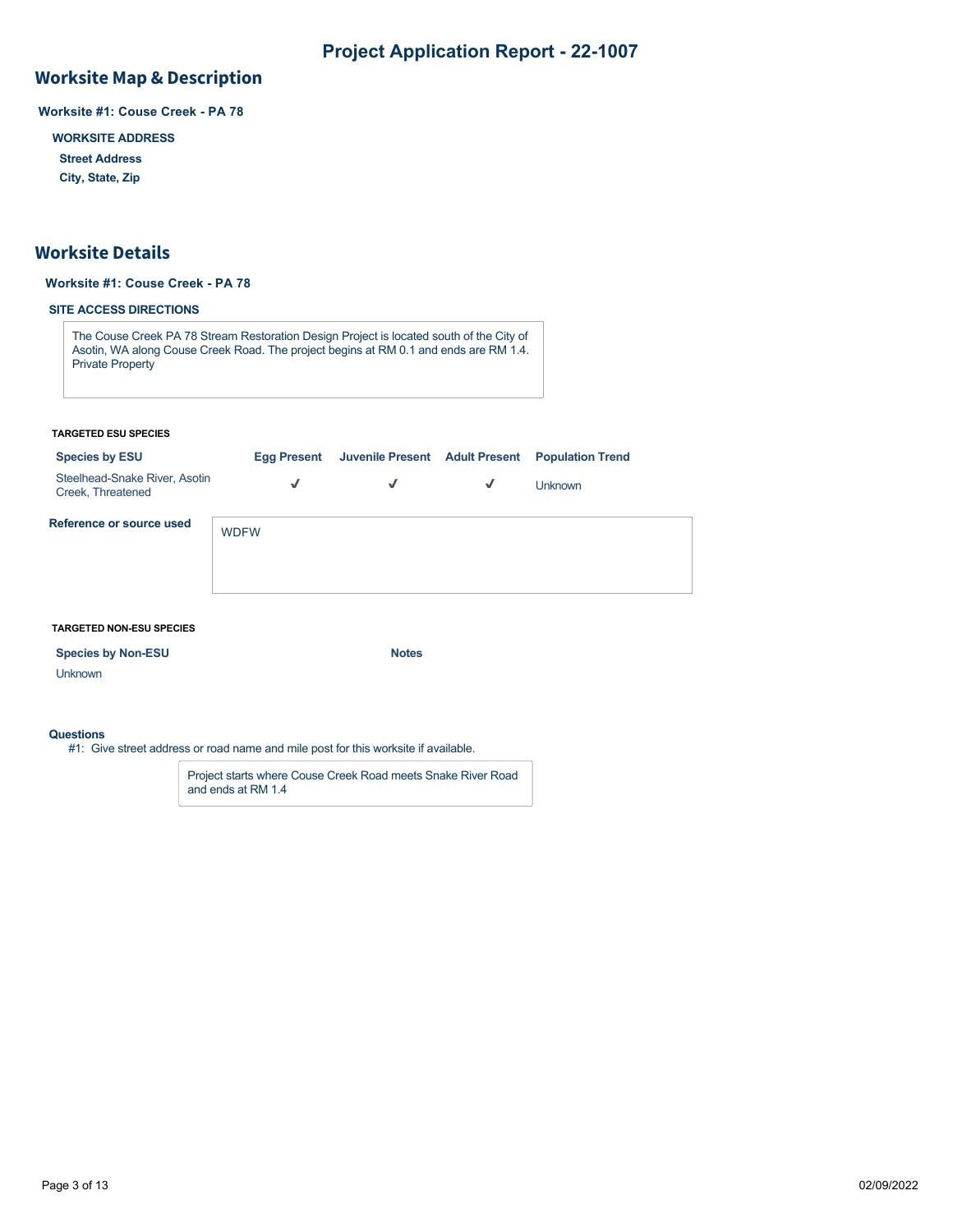## **Project Location**

## **RELATED PROJECTS**

### **Projects in PRISM**

**PRISM**

| <b>FNOM</b><br><b>Number</b> | <b>Project Name</b>                              | <b>Current Status</b> | <b>Relationship Type</b> | <b>Notes</b> |
|------------------------------|--------------------------------------------------|-----------------------|--------------------------|--------------|
| 20-1054 P                    | Couse Creek PA 78 Design                         | Active                | <b>Earlier Phase</b>     |              |
| 15-1308 P                    | Asotin County Geomorphic-Watershed<br>Assessment | Closed<br>Completed   | <b>Earlier Phase</b>     |              |

#### **Related Project Notes**

#### **Questions**

#1: Project location. Describe the geographic location, water bodies, and the location of the project in the watershed, i.e. nearshore, tributary, main-stem, off-channel, etc.

> Couse Creek is listed as an minor spawning area and Priority Protection Reach that flows directly into the Snake River. The project begins at RM 0.1 and ends are RM 1.4.

#2: How does this project fit within your regional recovery plan and/or local lead entity's strategy to restore or protect salmonid habitat? Cite section and page number.

> Northwest Marine Fisheries Service. 2017. ESA Recovery Plan for Snake River Spring/Summer Chinook Salmon (Oncorhynchus tshawytscha) & Snake River Basin Steelhead (Oncorhynchus mykiss). Portland, OR. This project is identified as a top priority and located in a minor spawning area for Steelhead and a priority restoration reach in the Snake River Salmon Recovery Plan and 3 yr workplan.

#### #3: Is this project part of a larger overall project?

Yes

#3a: How does this project fit into the sequencing of the larger project?

This project was identified in the Asotin County Conceptual Restoration Plan during the Geomorphic and Watershed Assessment that was completed for Asotin, George, Alpowa, Couse and Tenmile Creek watersheds in Asotin County in 2018.

#4: Is the project on State Owned Aquatic Lands? Please contact the Washington State Department of Natural Resources to make a determination. **[Aquatic Districts and Managers](https://www.dnr.wa.gov/programs-and-services/aquatics/aquatic-districts-and-land-managers-map)**

No

## **Property Details**

**Property: Scheibe (Worksite #1: Couse Creek - PA 78)**

**Restoration**

#### **LANDOWNER**

#### **CONTROL & TENURE**

| Name           | Ron Scheibe               | Instrume       |
|----------------|---------------------------|----------------|
| <b>Address</b> | 14614 Montgomery Ridge Rd | Timing         |
| City           | Anatone                   | <b>Term Le</b> |
| <b>State</b>   | WA Zip 99401              | # Yrs          |
| Type           | Private                   | Expiratio      |
|                |                           | <b>Note</b>    |

| <b>Instrument Type</b> | <b>Landowner Agreement</b> |
|------------------------|----------------------------|
| Timing                 | Proposed                   |
| <b>Term Length</b>     | Fixed # of years           |
| # Yrs                  | 10                         |
| <b>Expiration Date</b> | 12/31/2032                 |
| .                      |                            |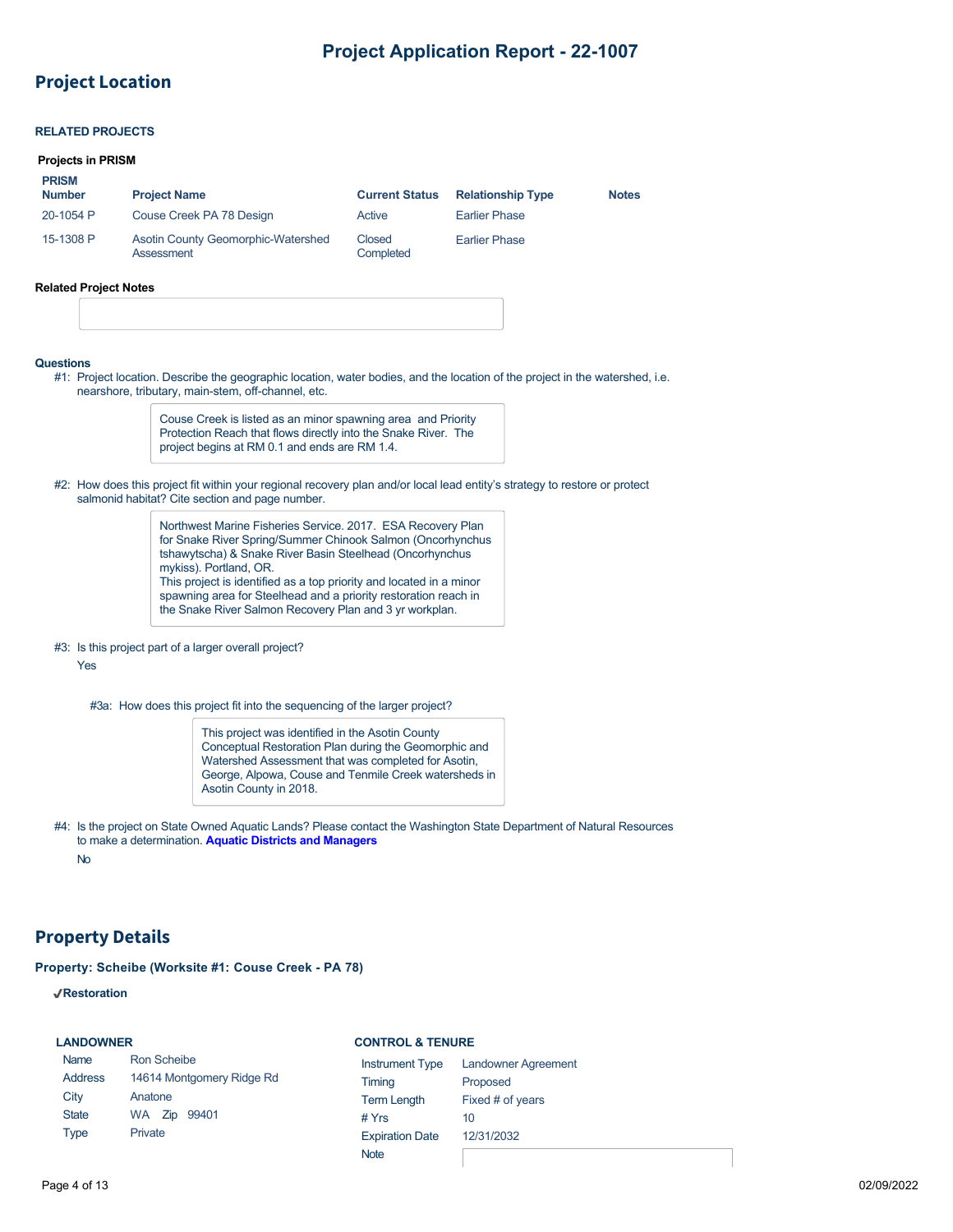## **Project Proposal**

#### **Project Description**

The Asotin County Conservation District is sponsoring the Couse Creek PA 78 Stream Restoration Project. PA 78 was identified as a Tier 1 project in the Asotin County Conceptual Restoration Plan. The conceptual plan for PA 78 includes improving access to flood channels, controlling invasive vegetation encroachment, and organizing boulder clusters and add large woody debris to increase complexity. The design project was approved during the 2020 SRFB grant round and this project would result in the implementation of that design.

The Couse Creek PA 78 Stream Restoration Project is located south of the City of Asotin, WA along Couse Creek Road. The project begins at RM 0.1 and ends are RM 1.4. Couse Creek is listed as an mSA and Priority Restoration Reach that flows directly into the Snake River.

#### **Project Questions**

#1: Problem statement. What are the problems your project seeks to address? Include the source and scale of each problem. Describe the site, reach, and watershed conditions. Describe how those conditions impact salmon populations. Include current and historic factors important to understand the problems.

> Project Area 78 (PA-78) begins at RM 0.1 of the mainstem of Couse Creek and ends near an unnamed ephemeral tributary at RM 1.4. Couse Creek Road follows the stream on river left for the entire project area. Channel confinement is variable and heavily influenced by fans from adjacent steep hillsides. The hillsides contribute substantial amounts of colluvium that the stream does not have the power to move during regular water flow events.

> The geomorphic function in PA-78 is moderate, primarily due to low geomorphic diversity and excessive colluvium deposits. Large boulders provide the primary source for hydraulic and geomorphic diversity. The floodplain is narrow; however, flood channels do exist but not accessed regularly.

> Riparian function is generally moderate, and most sections have departed little from historic estimates. Invasive vegetation is encroaching into the valley bottom in sections of the project area.

The project area has been in the Conservation Reserve Enhancement Program for 15 years and was re-enrolled for an additional 15 years in October 2016. This has allowed the vegetation to recover and start to mature in the project area. Improving access to flood channels to improve floodplain connectivity has been identified and controlling invasive vegetation encroachment, adding LWD and boulder clusters to the channel and floodplain are restoration actions that have been identified as a priority in this project area in the Asotin Conceptual Restoration Plan. This project seeks to funding for the implementation of the designs that are being development (funded by SRFB 2020 grant round Project 20-1054) to enhance fish habitat through this 1.3-mile reach.

#2: Describe the limiting factors, and/or ecological concerns, and limiting life stages (by fish species) that your project expects to address.

> The primary limiting factors identified in the Asotin Conceptual Restoration Plan for PA 78 include flow, habitat diversity , sediment load, temperature and key habitat quantity for steelhead. Fish life stages identified for PA 78 included migration, spawning, rearing and holding.

#3: What are the project goals? The goal of the project should be to solve identified problems by addressing the root causes. Then clearly state the desired future condition. Include which species and life stages will benefit from the outcome, and the time of year the benefits will be realized. **[Example Goals and Objectives](https://rco.wa.gov/wp-content/uploads/2020/02/SRFB-Goals-and-Objectives-Examples.docx)**

> The goal of this project is to develop construction ready designs for PA-78 to address the management objectives that were identified in the Asotin Conceptual Restoration Plan. The project was designed to increase access to flood channels which will improve floodplain connection, promote riparian function and provide instream habitat complexity through the placement of large wood structures (low tech structures such as PALS as well as engineered structures) and boulder clusters, to enhance juvenile Snake River steelhead habitat for all life stages. This project area is in relatively good condition and was listed as a Tier 1 project that would be likely to provide an immediate physical and biological response to address the limiting factors.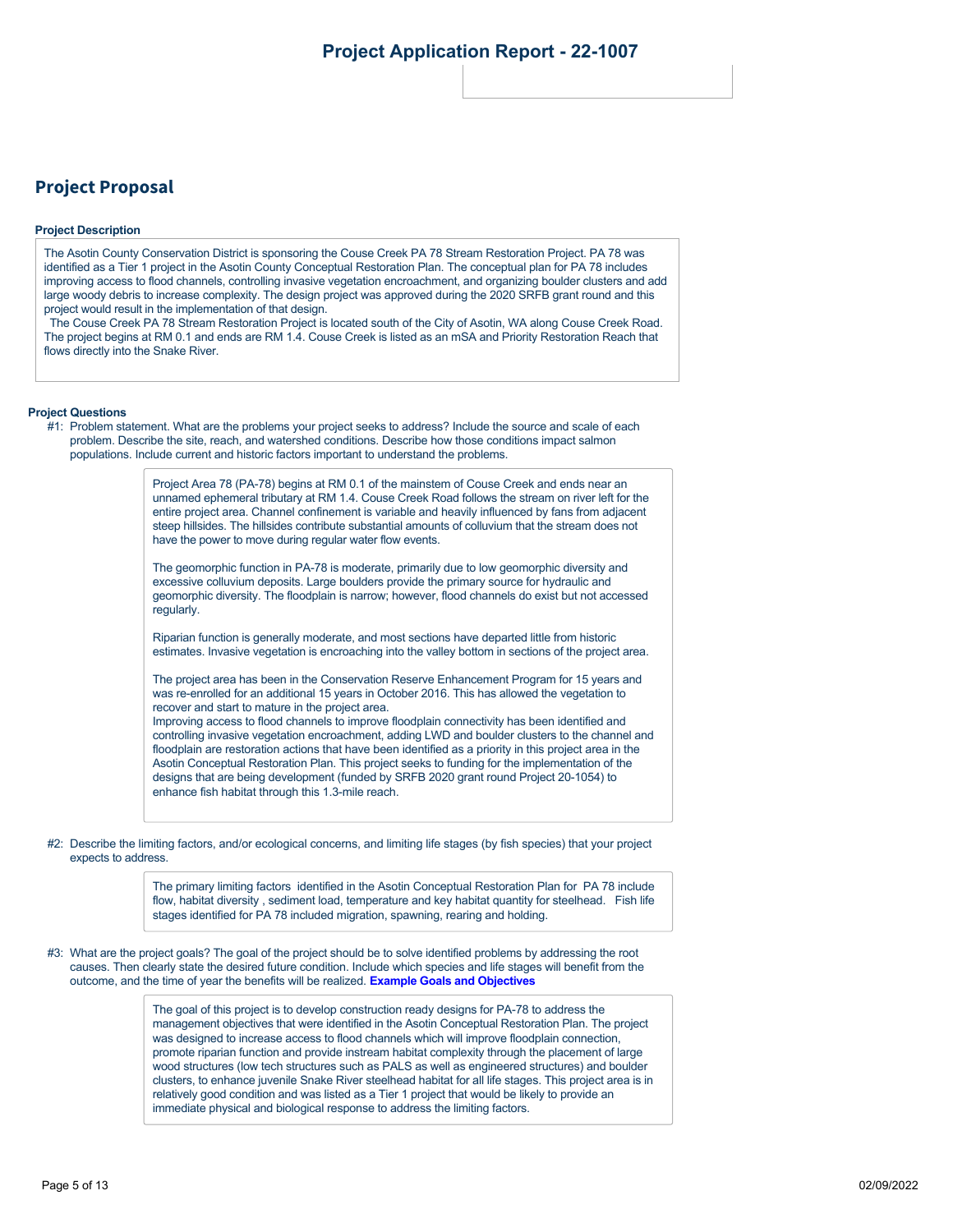| #4: What are the project objectives? Objectives support and refine biological goals, breaking them down into smaller steps. |
|-----------------------------------------------------------------------------------------------------------------------------|
| Objectives are specific, quantifiable actions the project will complete to achieve the stated goal. Each objective should   |
| be SMART (Specific, Measurable, Achievable, Relevant, and Time-bound). Example Goals and Objectives                         |

The objectives for this project include:

- improve access to 1,000 feet of flood/side channel habitat to support juvenile rearing and overwintering habitat
- provide over 3 acres of floodplain connectivity with a target of overbank flows at the 2-year flow reoccurrence
- install 75 to 100 LWD structures and boulder clusters over approximately 5,000 feet of channel length to provide instream channel complexity and promote overbank flows

• control invasive vegetation and upland vegetation encroachment on 5 to 8 acres to improve the riparian condition

• plant 1,000 native trees and shrubs and 5 to 8 acres of native grass

#5: Scope of work and deliverables. Provide a detailed description of each project task/element. With each task/element, identify who will be responsible for each, what the deliverables will be, and the schedule for completion.

> Deliverables associated with development of the design package and environmental compliance requirements are underway utilizing funds from Bonneville Power Administration and RCO SRFB Grant 20-1054.

The Asotin County Conservation District will complete the following deliverables for this project that will lead to the implementation of the fish passage restoration and barrier removal. Construction Bid – Jan 2023

- The construction bid process initiated to select a contractor for the construction of the project. Hire a Contractor – Feb 2023

- The bid process completed and contract signed with successful firm.

- Secure Permits May 2023
- Permits finalized, uploaded in PRISM and packaged to be available onsite during construction Start Construction – July 2023
- Construction requiring in-water work completed during the approved work window in accordance
- with the permits issued. Finish Construction – March 2025
- Site rehab and revegetation completed during plant dormancy.
- Project Completion July 2025
- All aspects of the project including permit reports and site visits, billing and reporting will be completed, and the project closed out.
- Project
- #6: What are the assumptions and physical constraints that could impact whether you achieve your objectives? Assumptions and constrains are external conditions that are not under the direct control of the project, but directly impact the outcome of the project. These may include ecological and geomorphic factors, land use constraints, public acceptance of the project, delays, or other factors. How will you address these issues if they arise?

There is one private landowner in the project area and he has already provided support for this project to be developed. He will be included in the review and development of the designs. There has been significant recovery to the riparian vegetation throughout the project area and it will be a high priority to limit damage to the recovery riparian zones.

#7: How have lessons learned from completed projects or monitoring studies informed this project?

The scope and goals of the project are straightforward. We are confident in the ability of ACCD to manage this project. We will be working closely with partners that have extensive experience with similar projects to provide guidance and expertise. The consultant firm that developed the designs will also provide engineer oversight during construction. ACCD staff provided management of large habitat projects that included notching Headgate Dam and installing a roughened channel and replacement of a fish passage barrier on Cottonwood Creek. This project also calls for the implementation of low-tech habitat structures. The ACCD technical staff have managed projects on Couse and Tenmile Creeks that have resulted in nearly 200 PALS and BDA structures. Those experiences will ensure this project is completed successfully.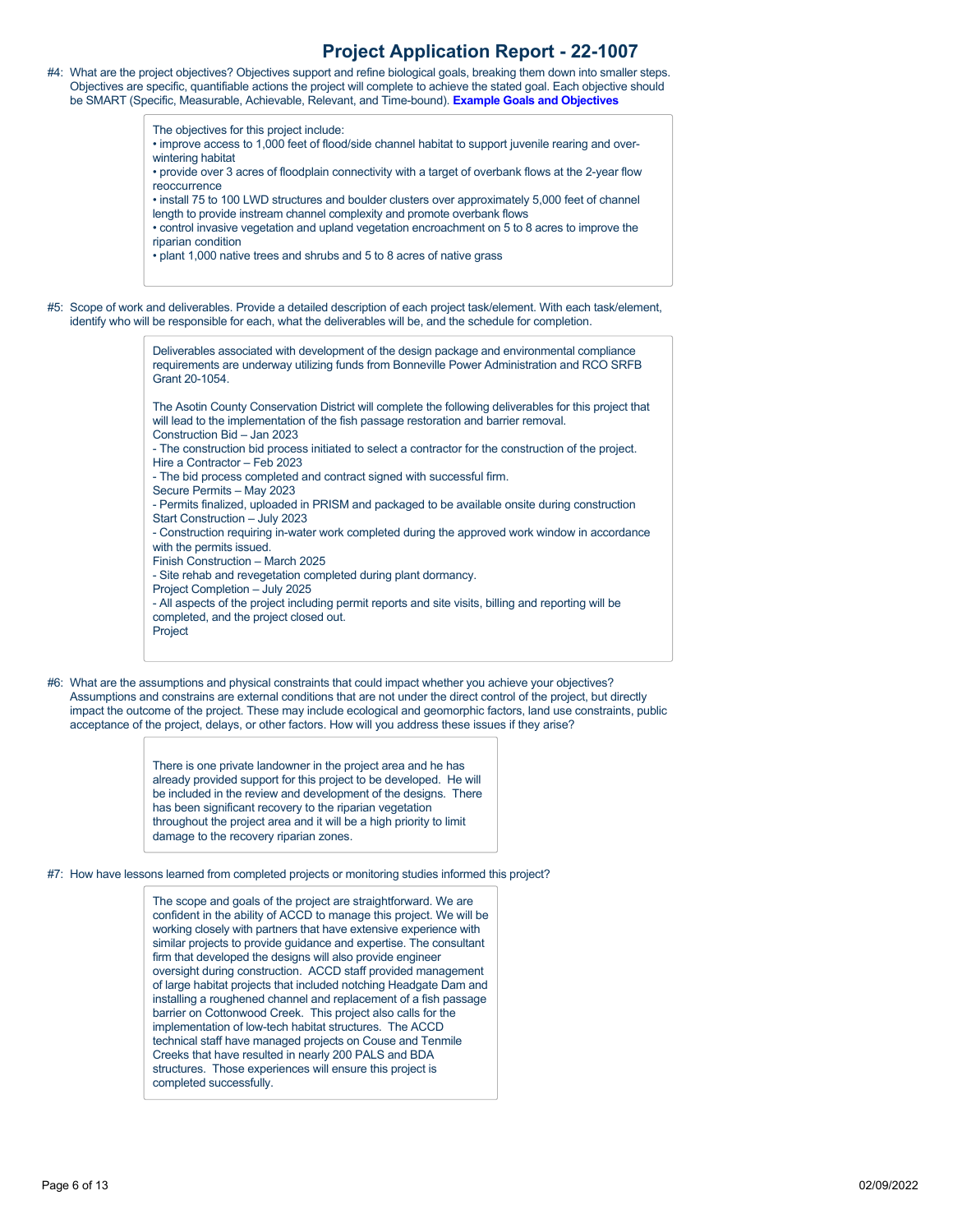#8: Describe the alternatives considered and why the preferred was chosen.

There were multiple alternatives considered that built off the initial conceptual restoration plan for the project area. Those alternatives were presented during an early phase of the design process after the selected consultant conducted the initial site evaluation and review the conceptual restoration plan that had been developed for the project area. All alternatives were reviewed by SRFB, BPA, technical partners, and the landowner before determining which option would achieve the desired goals and protect infrastructure while taking into consideration the cost of the project.

#9: How were stakeholders consulted in the development of this project? Identify the stakeholders, their concerns or feedback, and how those concerns were addressed.

> This project was identified during the Asotin County Geomorphic and Watershed Assessment development. The conceptual restoration plan was developed as a result of the process and this project was included in the plan. Landowners were engaged throughout the Assessment and Conceptual Restoration Plan development through public meetings and onsite visits. There has been no opposition to the conceptual restoration plan that was developed for PA 06. The landowner was willing to proceed with the development of a design and has consulted throughout the development of the design. There were no public safety concerns identified for this project area.

#10: Does your project address or accommodate the anticipated effects of climate change? Yes

#10a:How will your project be climate resilient given future conditions?

Many streams in Asotin County, including Tenmile Creek, originate in the Blue Mountains and the current hydrologic regime is snow-rain dominated for these streams, however it is anticipated to shift to a rain dominated regime. This will likely decrease summer base flows and increase summer water temperatures. Healthy stream and riparian areas conditions are essential during climate change shifts since they provide a critical location in the ecosystem for habitat for both fish and wildlife. The restoration work proposed will improve the resiliency of the project area and overall watershed.

#10b:How will your project increase habitat and species adaptability?

This project will result in the implementation of structures and instream habitat rehabilitation increasing salmon and steelhead resiliency to climate change.

#11: Describe the sponsor's experience managing this type of project. Describe other projects where the sponsor has successfully used a similar approach.

> The Asotin County Conservation District has been managing natural resource and habitat improvement projects for several years. We have built positive relationships with the landowners of Asotin County and have been successful in implementing projects from start to finish. Asotin County Conservation District also has great relationships with technical partners throughout the region and has utilized their expertise as needed.

#12: Will veterans (including the veterans conservation corps) be involved in the project? If yes, please describe.

No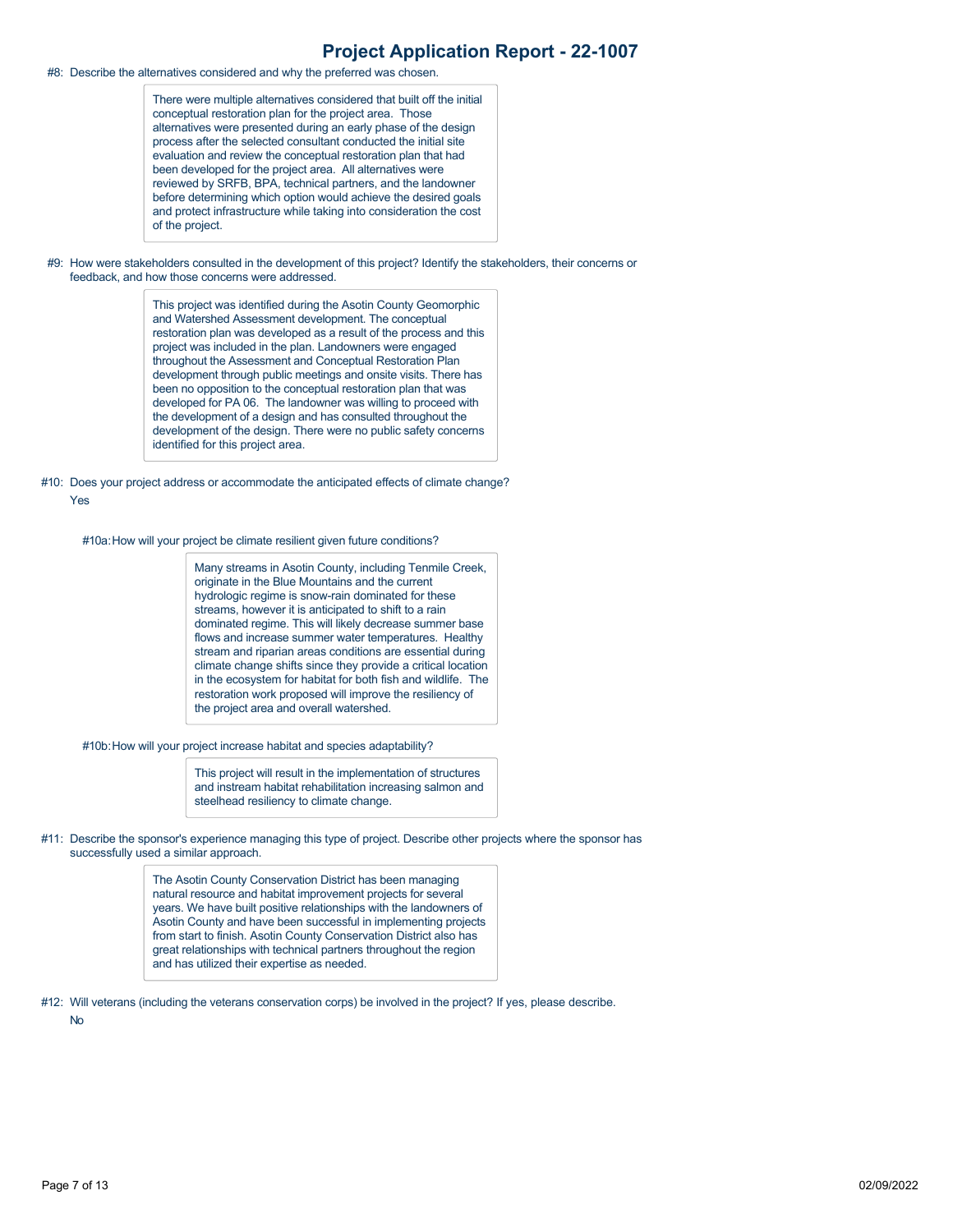# **Restoration Supplemental**

- #1: What level of design (per Appendix D) have you completed? Please attach.
- #2: Will (or did) a licensed professional engineer design the project?
- #3: Does the project include measures to stabilize an eroding stream bank?
- #4: Is the primary activity of the project invasive species removal?
- #5: Is the primary activity of the project riparian planting?
- #6: Describe the steps you will take to minimize the introduction of invasive species during construction and restoration. Consider how you will use un-infested materials and clean equipment entering and leaving the project area.
- #7: Describe the long-term stewardship and maintenance obligations for the project.

## **Restoration Metrics**

**Worksite: Couse Creek - PA 78 (#1)**

| $\frac{1}{2}$                                                     |                                                                                                                                                                                                                                                                                                       |
|-------------------------------------------------------------------|-------------------------------------------------------------------------------------------------------------------------------------------------------------------------------------------------------------------------------------------------------------------------------------------------------|
| Miles of Stream and/or Shoreline Treated or Protected (C.0.b)     | 1.30                                                                                                                                                                                                                                                                                                  |
| Project Identified In a Plan or Watershed Assessment (C.O.c)      | Northwest Marine Fisheries Service, 2017.<br><b>ESA Recovery Plan for Snake River</b><br>Spring/Summer Chinook Salmon<br>(Oncorhynchus tshawytscha) & Snake River<br>Basin Steelhead (Oncorhynchus mykiss).<br>Portland, OR. Asotin County Watershed<br>Assessment and Conceptual Restoration<br>Plan |
| Priority in Recovery Plan                                         | The project is identified as a top priority<br>and located in a minor spawning area for<br>steelhead and a priority restoration reach in<br>the Snake River Salmon Recovery Plan<br>and 3 year workplan                                                                                               |
| Type Of Monitoring (C.0.d.1)                                      | <b>Implementation Monitoring</b>                                                                                                                                                                                                                                                                      |
| Monitoring Location (C.0.d.2)                                     | Onsite                                                                                                                                                                                                                                                                                                |
| <b>INSTREAM HABITAT PROJECT</b>                                   |                                                                                                                                                                                                                                                                                                       |
| Total Miles Of Instream Habitat Treated (C.4.b)                   | 1.30                                                                                                                                                                                                                                                                                                  |
| Channel structure placement (C.4.d.1)                             |                                                                                                                                                                                                                                                                                                       |
| Total cost for Channel structure placement                        | \$190,200                                                                                                                                                                                                                                                                                             |
| Material Used For Channel Structure (C.4.d.2)                     | Individual Logs (Anchored)                                                                                                                                                                                                                                                                            |
|                                                                   | Rocks/Boulders<br>(Unanchored)                                                                                                                                                                                                                                                                        |
| Miles of Stream Treated for channel structure placement (C.4.d.3) | 1.30                                                                                                                                                                                                                                                                                                  |
| Pools Created through channel structure placement (C.4.d.5)       | 25                                                                                                                                                                                                                                                                                                    |
| Number of structures placed in channel (C.4.d.7)                  | 75                                                                                                                                                                                                                                                                                                    |
| <b>RIPARIAN HABITAT PROJECT</b>                                   |                                                                                                                                                                                                                                                                                                       |
|                                                                   | $\overline{1}$                                                                                                                                                                                                                                                                                        |

Total Riparian Miles Streambank Treated (C.5.b.1)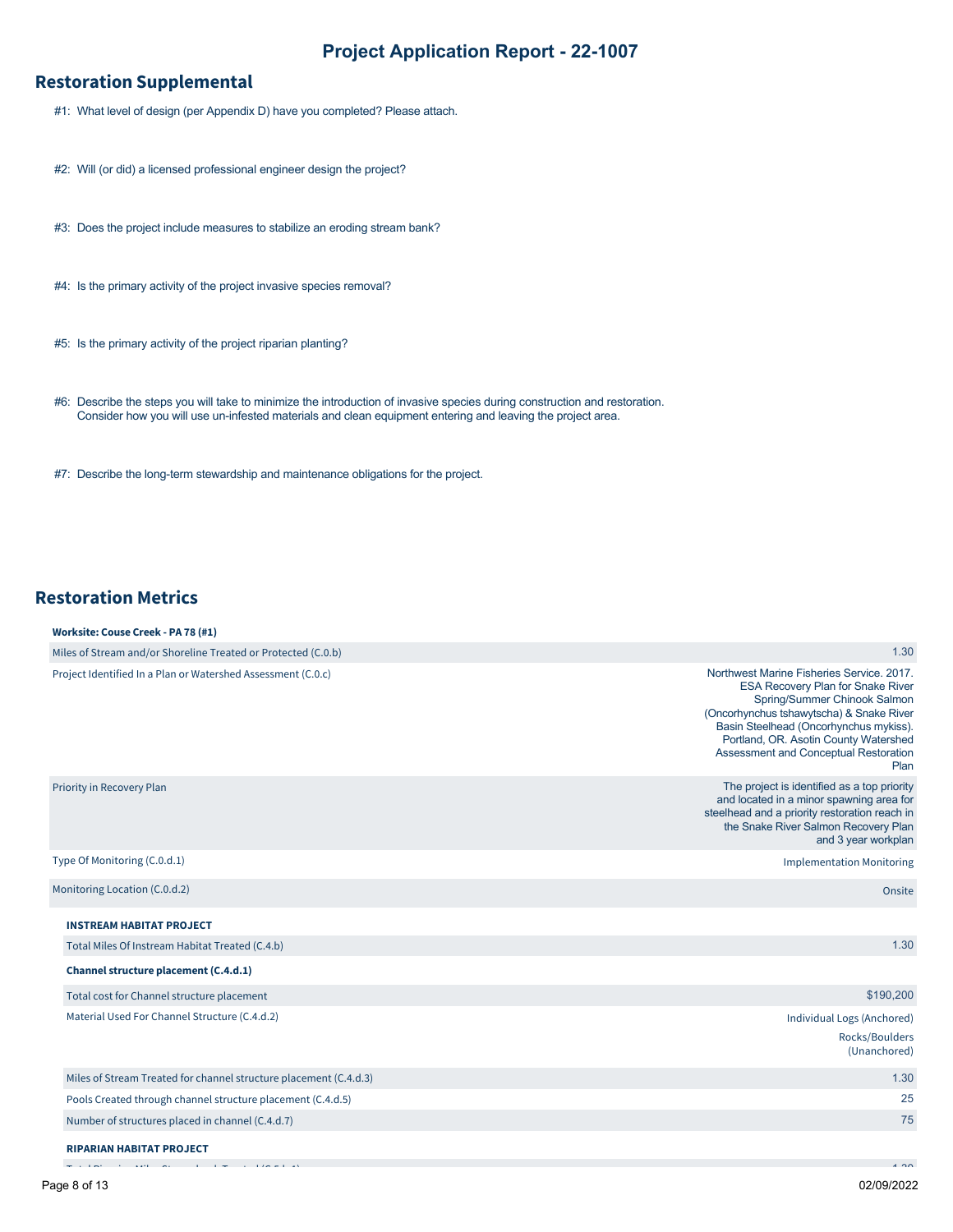| . .<br>Total Riparian Miles Streambank Treated (C.5.b.1)        | 1.30                 |
|-----------------------------------------------------------------|----------------------|
| Total Riparian Acres Treated (C.5.b.2)                          | 8.0                  |
| Planting (C.5.c.1)                                              |                      |
| <b>Total cost for Planting</b>                                  | \$5,000              |
| Species Of Plants planted in riparian (C.5.c.2)                 |                      |
| Acres Planted in riparian (C.5.c.3)                             | 5.0                  |
| Miles of streambank planted (C.5.c.4)                           |                      |
| Average Riparian Width                                          | 140                  |
| Site Potential Tree Height at 200 years (SPTH-200)              | 131 Black Cottonwood |
| Riparian Plant removal / control (C.5.h.1)                      |                      |
| Total cost for Plant removal / control                          | \$15,000             |
| Species of Plants Treated/Removed in riparian (C.5.h.2)         |                      |
| Acres of riparian treated for plant removal/control (C.5.h.3)   | 8.0                  |
| Miles of streambank treated for plant removal/control (C.5.h.4) | 1.30                 |
| <b>ARCHITECTURAL &amp; ENGINEERING</b>                          |                      |
| <b>Architectural &amp; Engineering (A&amp;E)</b>                |                      |
| Total cost for Architectural & Engineering (A&E)                | \$24,800             |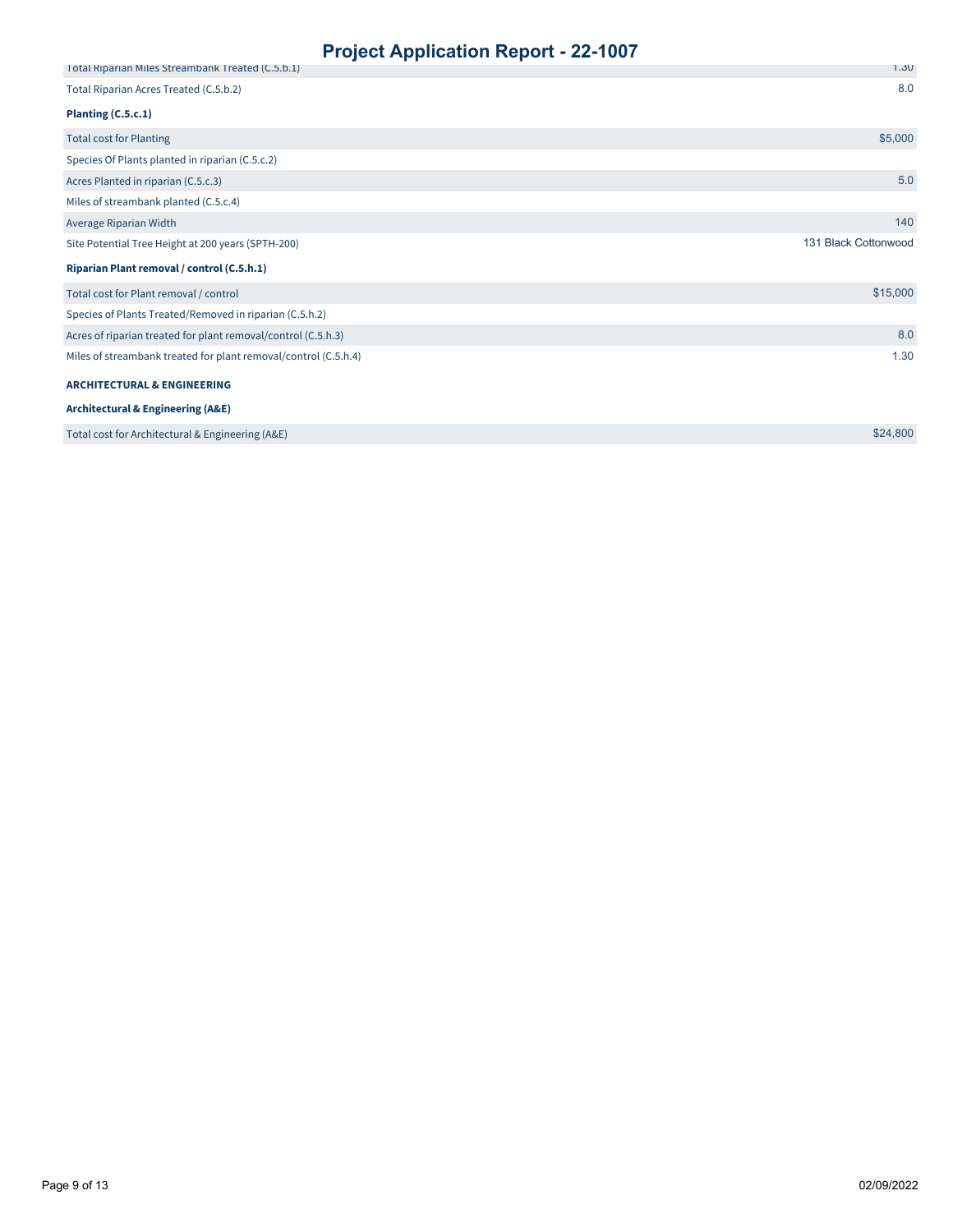# **Overall Project Metrics**

**COMPLETION DATE**

Projected date of completion 07/31/2025

# <span id="page-9-0"></span>**Restoration Cost Estimates**

## **Worksite #1: Couse Creek - PA 78**

| Category                                | <b>Work Type</b>                              | <b>Estimated Cost</b> | Note |
|-----------------------------------------|-----------------------------------------------|-----------------------|------|
| <b>Instream Habitat Project</b>         | Channel structure placement<br>(C.4.d.1)      | \$190.200             |      |
| <b>Riparian Habitat Project</b>         | Planting (C.5.c.1)                            | \$5,000               |      |
|                                         | Riparian Plant removal / control<br>(C.5.h.1) | \$15,000              |      |
|                                         | Subtotal:                                     | \$210,200             |      |
| Admin, Architecture, and<br>Engineering |                                               | \$24,800              |      |
|                                         | <b>Total Estimate For Worksite:</b>           | \$235,000             |      |
| Summary                                 |                                               |                       |      |
|                                         | <b>Total Estimated Costs Without</b><br>AA&E: | \$210.200             |      |
|                                         | Total Estimated AA&E:                         | \$24,800              |      |
|                                         | Total Estimated Restoration Costs:            | \$235,000             |      |

## **Cost Summary**

|                                      | <b>Estimated Cost</b> | <b>Project</b> % | Admin/AA&E % |
|--------------------------------------|-----------------------|------------------|--------------|
| <b>Restoration Costs</b>             |                       |                  |              |
| Restoration                          | \$210,200             |                  |              |
| Admin, Architecture, and Engineering | \$24,800              |                  | 11.80 %      |
| <b>SUBTOTAL</b>                      | \$235,000             | 100.00 %         |              |
| <b>Total Cost Estimate</b>           | \$235,000             | 100.00 %         |              |

## **Funding Request and Match**

### **FUNDING PROGRAM SPONSOR MATCH** Match Total: Total Funding Request (Funding + Match): Salmon State Projects **\$164,500** 70.00 % Other Monetary Funding Grant - Federal Amount Funding Organization Grant Program \$70,500.00 Bonneville Power Administration (BPA) Fish & Wildlife Program \$70,500 30.00 % \$235,000 100.00 %

## **Questions**

#1: Explain how you determined the cost estimates

Engineer's estimate developed during design phase of the project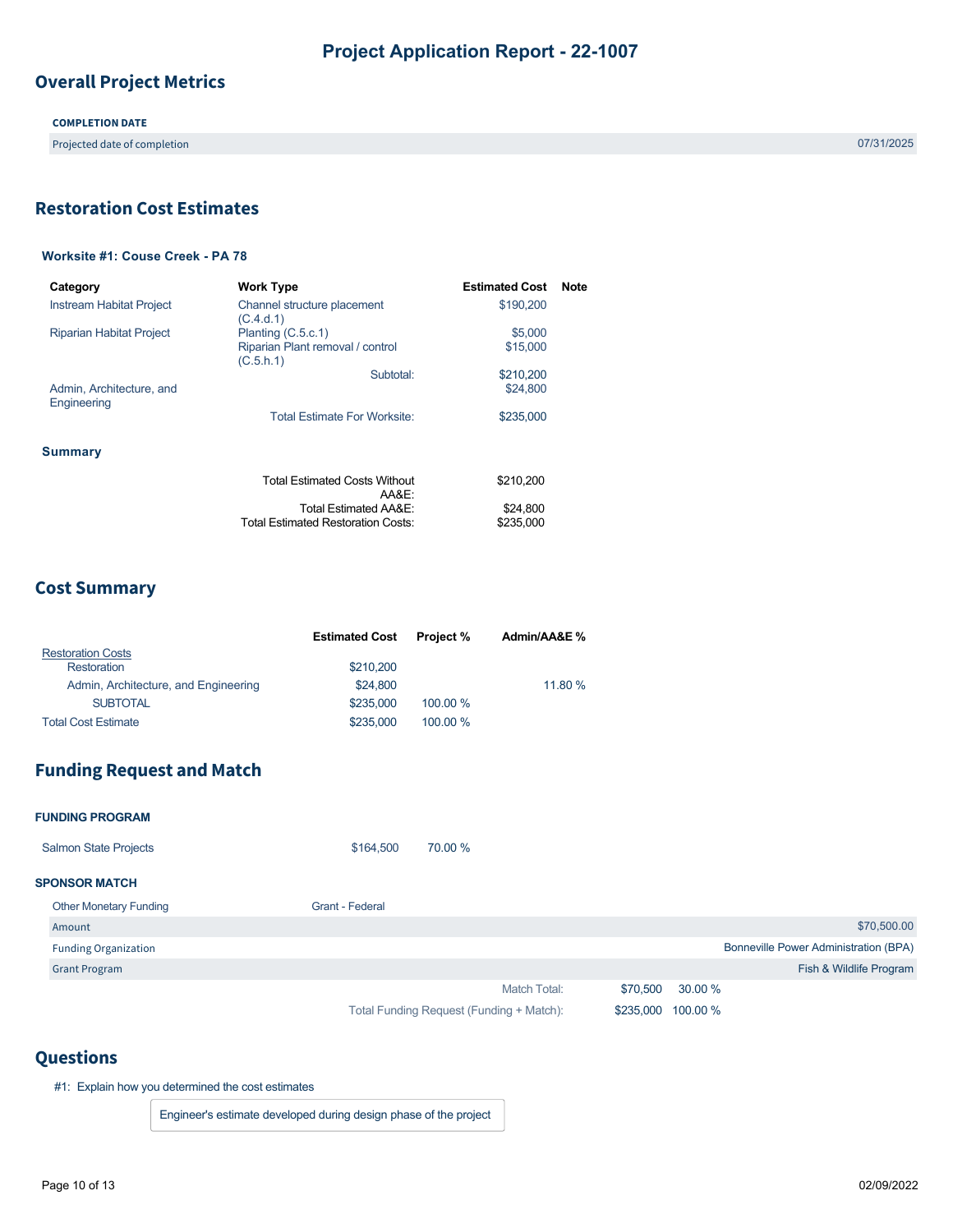## **Cultural Resources**

#### **Worksite #1: Couse Creek - PA 78**

#1: Provide a description of the project actions at this worksite (acquisition, development and/or restoration activities that will occur as a part of this project)

> Recommendations for PA-78 include improving access to flood channels, controlling invasive vegetation encroachment, organizing boulders into cluster or ribs between RM 0.1 and 0.3, and adding LWD PALS, ELJ and BDA structures to the channel and floodplain throughout. Improve access to flood channels and promote overbank flow.

#2: Describe all ground disturbing activities (length, width and depth of disturbance and equipment utilized) that will take place in the Area of Potential Effect (APE). Include the location of any construction staging or access roads associated with your project that will involve ground disturbance.

> Instillation of Engineered Log Jams (ELJs) will require excavation of stream beds and stream banks using excavation equipment to assist with the embedment of large logs, root-wads, and trees into cobble substrate, depth and with will be specific to each structure. Typically, 4 ft deep and 30 ft in length. Post-Assisted Log Structures (PALS): Woody material of various sizes will be pinned together with untreated wooden posts (<4" diameter) driven into the substrate. Untreated wooden posts will be pounded 2-3 feet into the stream bed using a hand-held pneumatic post-pounder. Approximately 4-15 posts per structure, plus the addition of woody debris (small trees and branches) woven between posts by hand. Equipment to be used includes excavators, backhoe, hand-held pneumatic post-pounder and a generator to power it, chainsaw, handsaws, sledgehammers, shovels, and rock bars. An ATV will be used for staging materials on site.

#3: Describe any planned ground disturbing pre-construction/restoration work. This includes geo-technical investigation, fencing, demolition, decommissioning roads, etc.

None

#4: Describe the existing project area conditions. The description should include existing conditions, current and historic land uses and previous excavation/fill (if depths and extent is known, please describe).

> PA-78 begins at the Snake River Road bridge crossing and RM 0.1 and ends near an unnamed ephemeral tributary at RM 1.4. Couse Creek Road follows the stream on river left for the entire project area. Channel confinement is variable and heavily influenced by fans from adjacent steep ephemeral hillslopes. The adjacent hillslopes contribute substantial amounts of colluvium that the stream does not have the competence to move during regular flood events. The geomorphic function in PA-78 is moderate, primarily due to low geomorphic diversity, limited floodplain access, and excessive colluvium deposits. Large boulders from colluvial inputs provide the primary source for hydraulic and geomorphic diversity, which is typical in fan controlled reach types. The floodplain is inherently narrow; however, flood channels do exist and are not accessed regularly. The channel substrate is poorly sorted and heavily armored by large cobble. Riparian function is generally moderate, and most sections have departed little from historic estimates. Invasive vegetation is encroaching into the valley bottom, particularly between RM 0.4- 0.6 and RM 1.0-1.3.

#5: Will a federal permit be required to complete the scope of work on the project areas located within this worksite?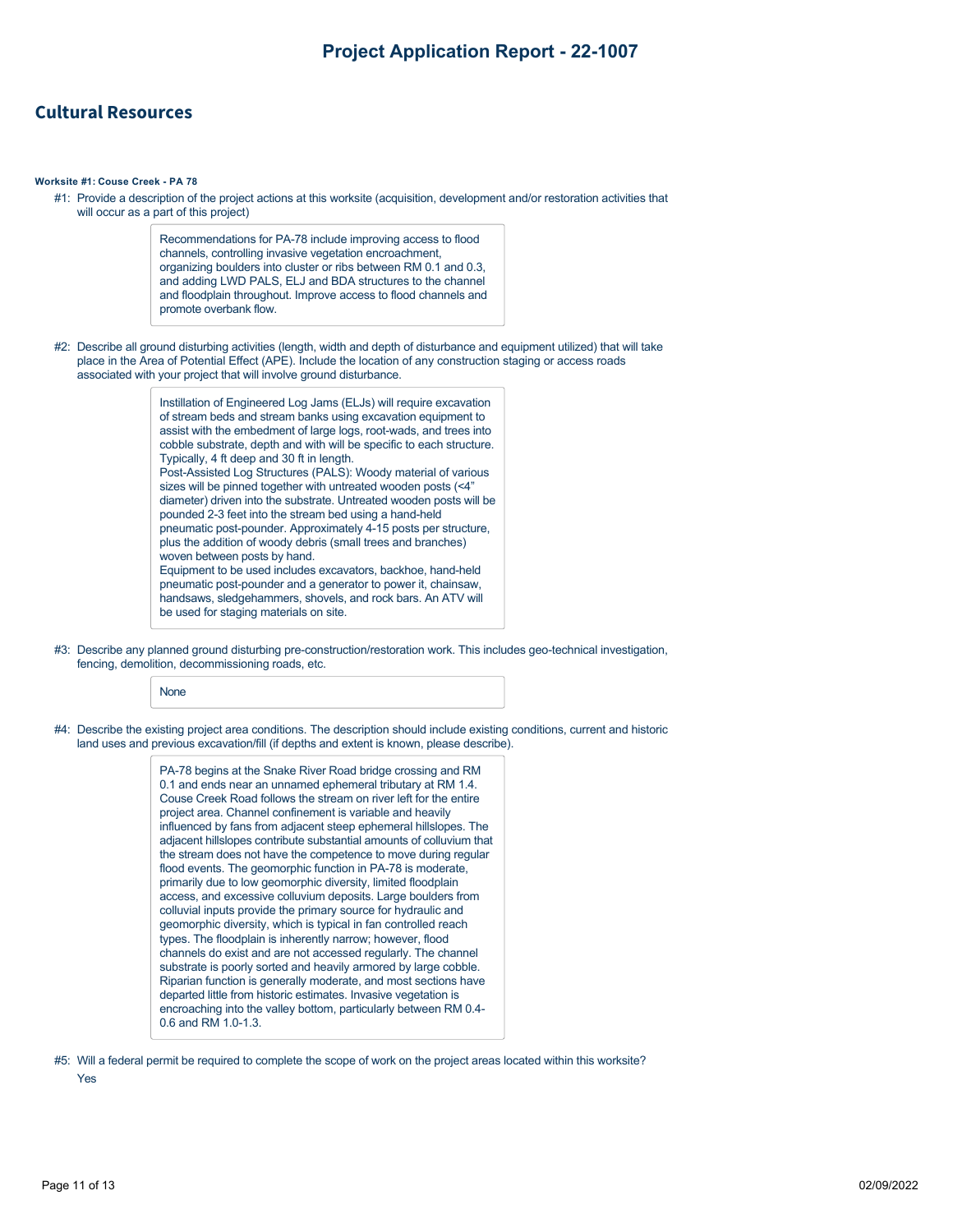|                | #5a: List the agency that will be issuing the permit and the date you anticipate applying for and receiving the permit.<br>Will the federal permit cover ALL proposed ground disturbing activities included in the project?                                                                                            |  |
|----------------|------------------------------------------------------------------------------------------------------------------------------------------------------------------------------------------------------------------------------------------------------------------------------------------------------------------------|--|
|                | US Army Corps of Engineers- Dredge/Fill (404)<br>US Fish & Wildlife- ESA Compliance<br>We anticipate applying for permits in January 2023 to<br>have them secured prior to the 2023 work window. All<br>ground disturbing activities that require federal permits<br>will be covered by the permits that are secured.  |  |
| or not.<br>Yes | #6: Are you utilizing Federal Funding to complete the scope of work? This includes funds that are being shown as match                                                                                                                                                                                                 |  |
|                | #6a: Please list the federal agency and funding sources.                                                                                                                                                                                                                                                               |  |
|                | <b>BPA</b>                                                                                                                                                                                                                                                                                                             |  |
|                | #6b: Does the federal funding you are utilizing as match require you to receive state funding?                                                                                                                                                                                                                         |  |
|                | <b>NO</b>                                                                                                                                                                                                                                                                                                              |  |
| years?<br>Yes  | #7: Do you have knowledge of any previous cultural resource review within the project boundaries during the past 10                                                                                                                                                                                                    |  |
|                | #7a: Summarize the previous cultural resource review; including lead agency and date of review, reference name<br>and numbers, etc. If RCO, include the prior phase grant number. NOTE: Do not provide any site-specific<br>information considered confidential. Attach previous surveys or other reference documents. |  |
|                | Cultural Resource Survey for CREP project for Asotin<br>County Conservation District. Principal Investigator: Pat<br>Baird, Nez Perce Cultural Resource Program. Aug 23,<br>2016                                                                                                                                       |  |
| No             | #8: Is the worksite located within an existing park, wildlife refuge, natural area preserve, or other recreation or habitat site?                                                                                                                                                                                      |  |
| <b>No</b>      | #9: Are there any structures over 45 years of age within this worksite? This includes structures such as buildings,<br>tidegates, dikes, residential structures, bridges, rail grades, park infrastructure, etc.                                                                                                       |  |

# **Project Permits**

| <b>Permits and Reviews</b>                       | <b>Issuing Organization</b> | <b>Applied Date</b> | <b>Received</b><br><b>Date</b> | <b>Expiration</b><br><b>Date</b> | Permit# |
|--------------------------------------------------|-----------------------------|---------------------|--------------------------------|----------------------------------|---------|
| Archeological & Cultural Resoures (EO 05-05)     | <b>DAHP</b>                 |                     |                                |                                  |         |
| <b>Cultural Assessment [Section 106]</b>         | <b>DAHP</b>                 |                     |                                |                                  |         |
| Dredge/Fill Permit [Section 10/404 or 404]       | Army Corps of Eng.          |                     |                                |                                  |         |
| <b>Endangered Species Act Compliance [ESA]</b>   | US Fish & Wildlife          |                     |                                |                                  |         |
| <b>Hydraulics Project Approval [HPA]</b>         | Dept of Fish & Wildlife     |                     |                                |                                  |         |
| <b>Water Quality Certification [Section 401]</b> | County/Dept of Ecy.         |                     |                                |                                  |         |
|                                                  |                             |                     |                                |                                  |         |

# **Permit Questions**

#1: Are you planning on using the federal permit streamlining process? **[Limit 8](https://rco.wa.gov/wp-content/uploads/2019/10/SAL-PermitStreamFactSheet.pdf)** Yes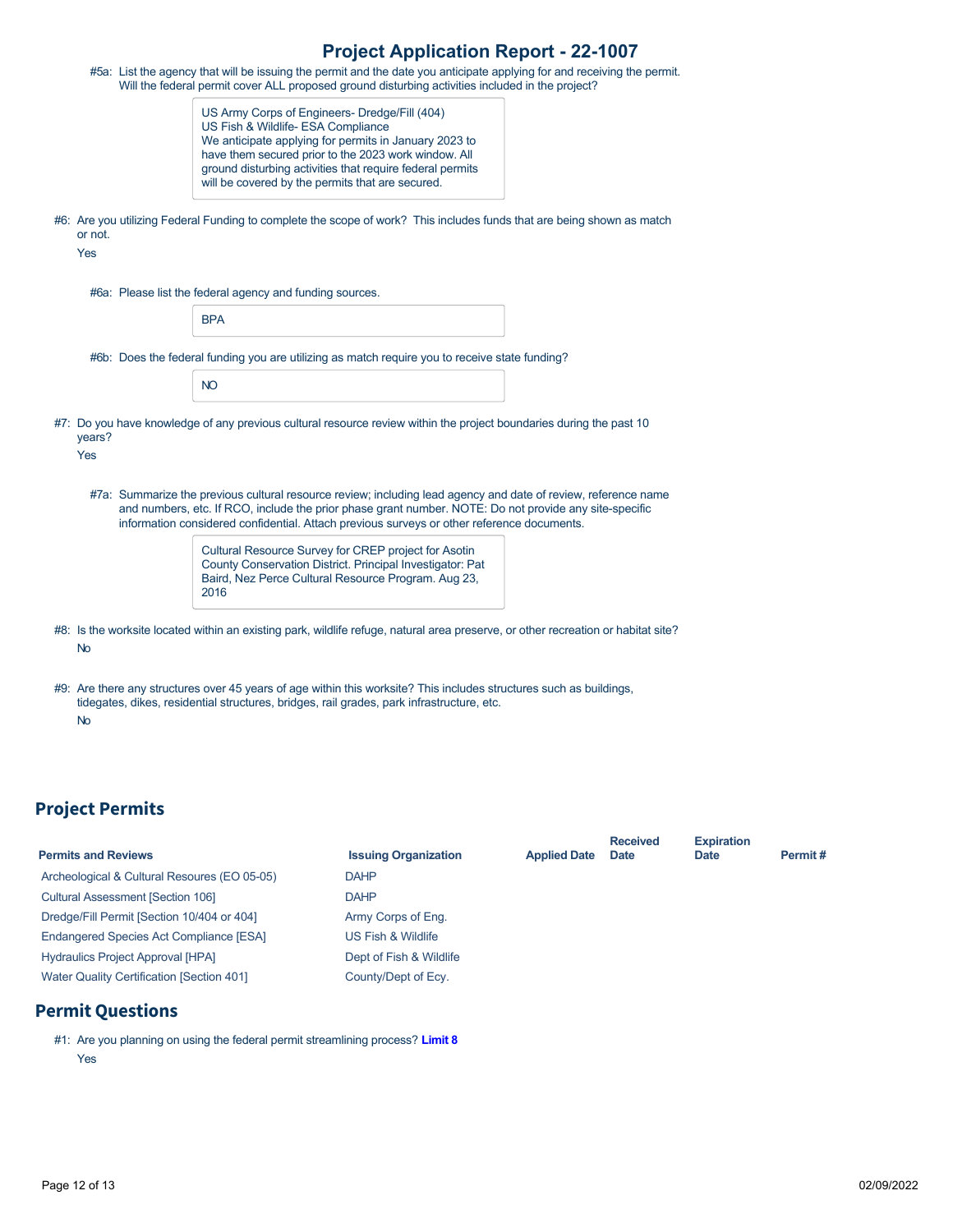## **Attachments**

| <b>Required Attachments</b>                | 4 out of 6 done |
|--------------------------------------------|-----------------|
| <b>Applicant Resolution/Authorizations</b> |                 |
| <b>Cost Estimate</b>                       |                 |
| Landowner acknowledgement form             |                 |
| <b>Map: Restoration Worksite</b>           | J               |
| Photo                                      | J               |
| <b>RCO Fiscal Data Collection Sheet</b>    |                 |

## **PHOTOS (JPG, GIF)**



## **PROJECT DOCUMENTS AND PHOTOS**

Project Documents and Photos

| File<br><b>Type</b>       | <b>Attach</b><br><b>Date</b> | <b>Attachment Type</b>           | Title                                                      | <b>Person</b> | <b>File Name, Number</b><br><b>Associations</b>                    | <b>Shared</b> |
|---------------------------|------------------------------|----------------------------------|------------------------------------------------------------|---------------|--------------------------------------------------------------------|---------------|
| $\Delta^{\circ}$          | 02/03/2022                   | Photo                            | <b>DJI 0011.JPG</b>                                        | MeganS        | DJI 0011.jpg, 499305                                               | $\checkmark$  |
| $\Delta^{\circ}$          | 02/03/2022                   | Photo                            | <b>DJI 0010.JPG</b>                                        | MeganS        | DJI 0010.jpg, 499304                                               | √             |
| $\Delta^{\circ}$          | 02/03/2022                   | Photo                            | <b>DJI 0005.JPG</b>                                        | MeganS        | DJI 0005.jpg, 499303                                               | $\checkmark$  |
| $\frac{\lambda}{\lambda}$ | 02/02/2022                   | <b>Map: Restoration Worksite</b> | Maps PA 78.pdf                                             | MeganS        | Maps PA 78.pdf, 499219                                             | √             |
| 스                         | 01/31/2022                   | RCO Fiscal Data Collection Sheet | FiscalDataCollectionSheet 2022.pdf                         | MeganS        | FiscalDataCollectionSheet 2022.pdf,<br>498929                      |               |
| ×∏                        | 01/21/2022                   | <b>Cost Estimate</b>             | SRFB Cost Estimate - Couse Creek PA<br>78 Restoration xlsx | <b>MeganS</b> | SRFB Cost Estimate - Couse Creek PA<br>78 Restoration.xlsx, 498151 | $\checkmark$  |

# **Application Status**

Application Due Date: 06/27/2022

| <b>Status Name</b> | <b>Status Date</b> | <b>Submitted By</b> | <b>Submission Notes</b> |
|--------------------|--------------------|---------------------|-------------------------|
| Preapplication     | 01/03/2022         |                     |                         |

I certify that to the best of my knowledge, the information in this application is true and correct. Further, all application requirements due on the application due date have been fully completed to the best of my ability. I understand that if this application is found to be incomplete, it will be rejected by RCO. I understand that I may be required to submit additional documents before evaluation or approval of this project and I agree to provide them.

Date of last change: 02/09/2022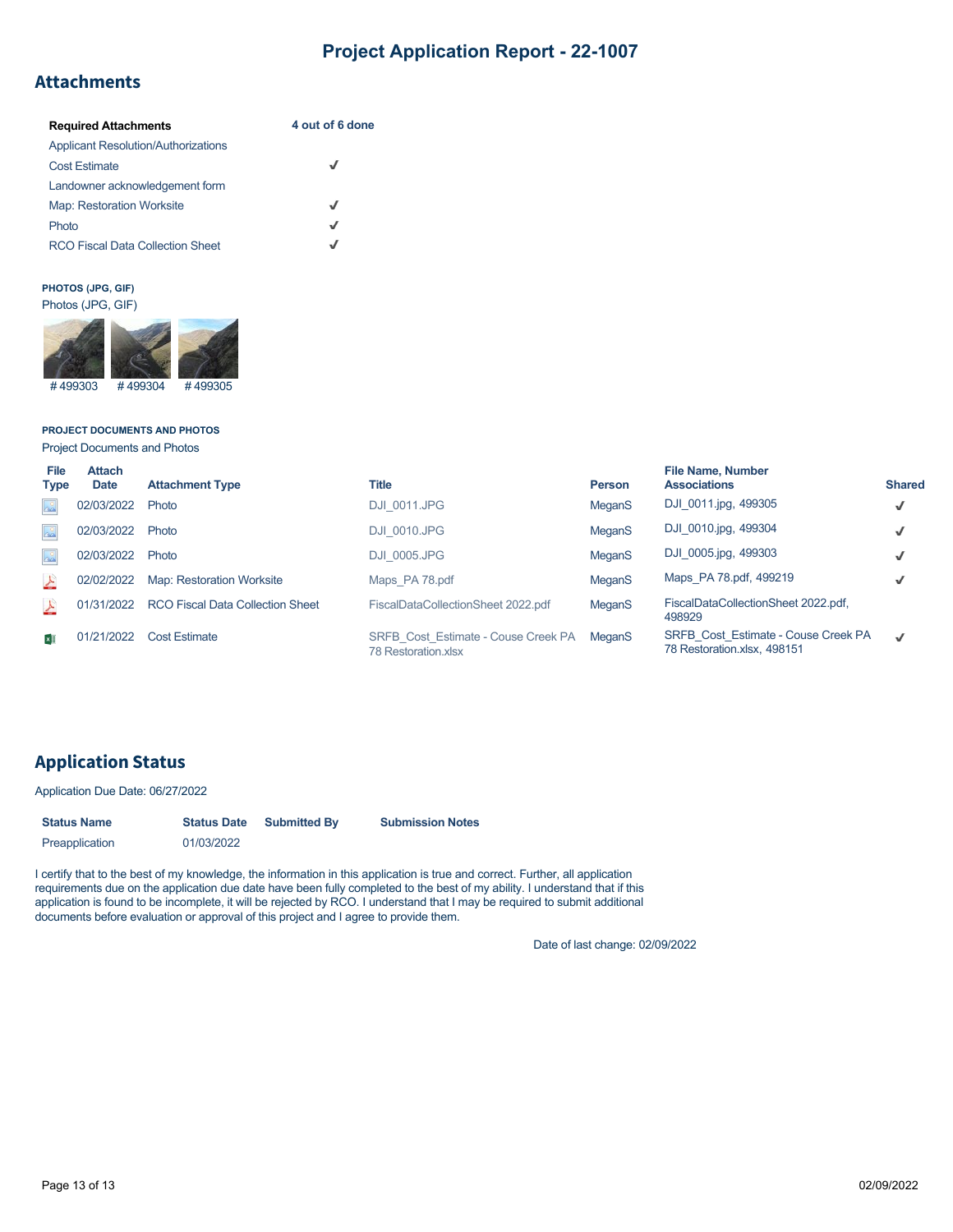

```
Attachment #499304, DJI_0010.JPG
```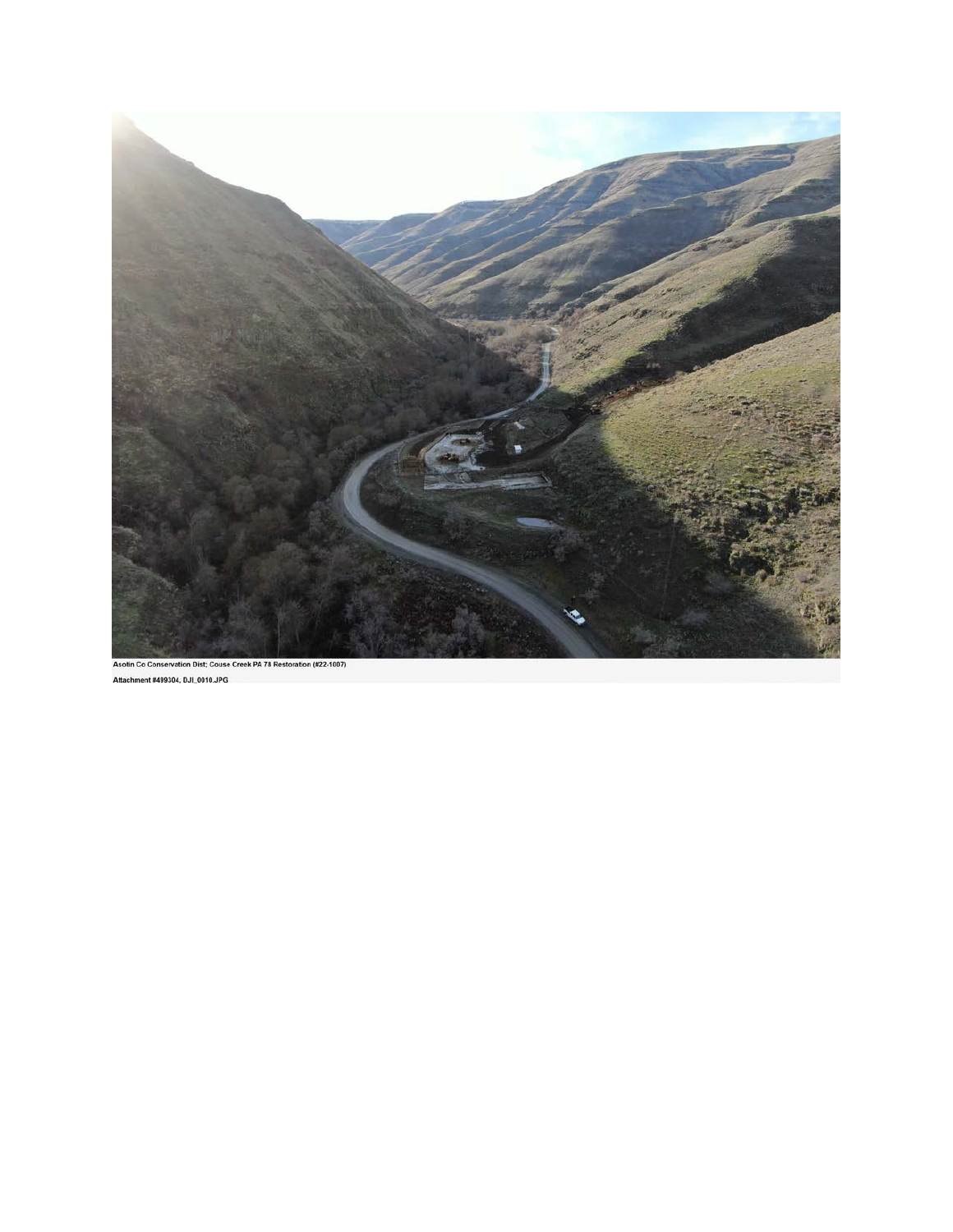

```
Asotin Co Conservation Dist; Couse Creek PA 78 Restoration (#22-1007)
Attachment #499305, DJI_0011.JPG
```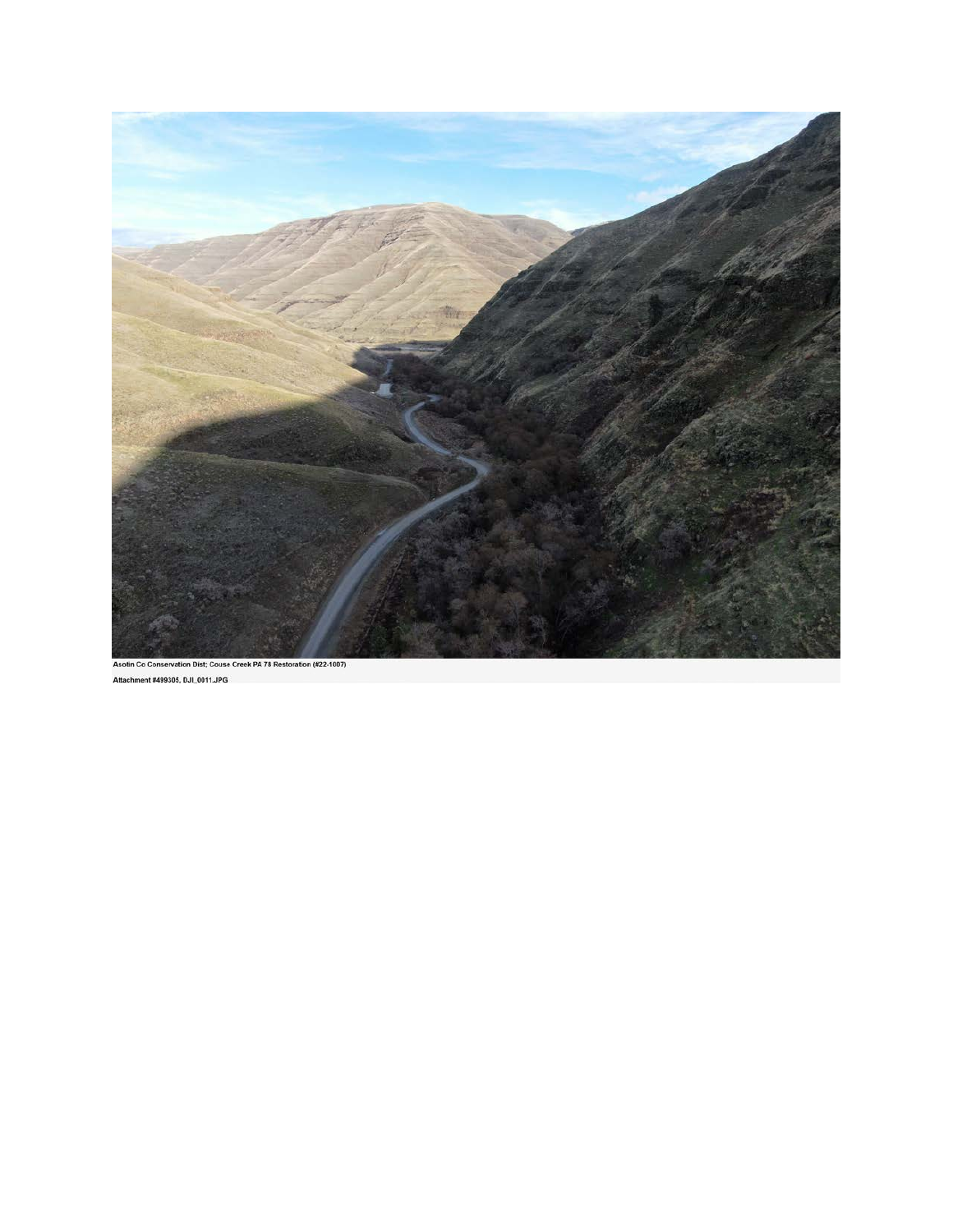

```
Asotin Co Conservation Dist; Couse Creek PA 78 Restoration (#22-1007)
Attachment #499303, DJI_0005.JPG
```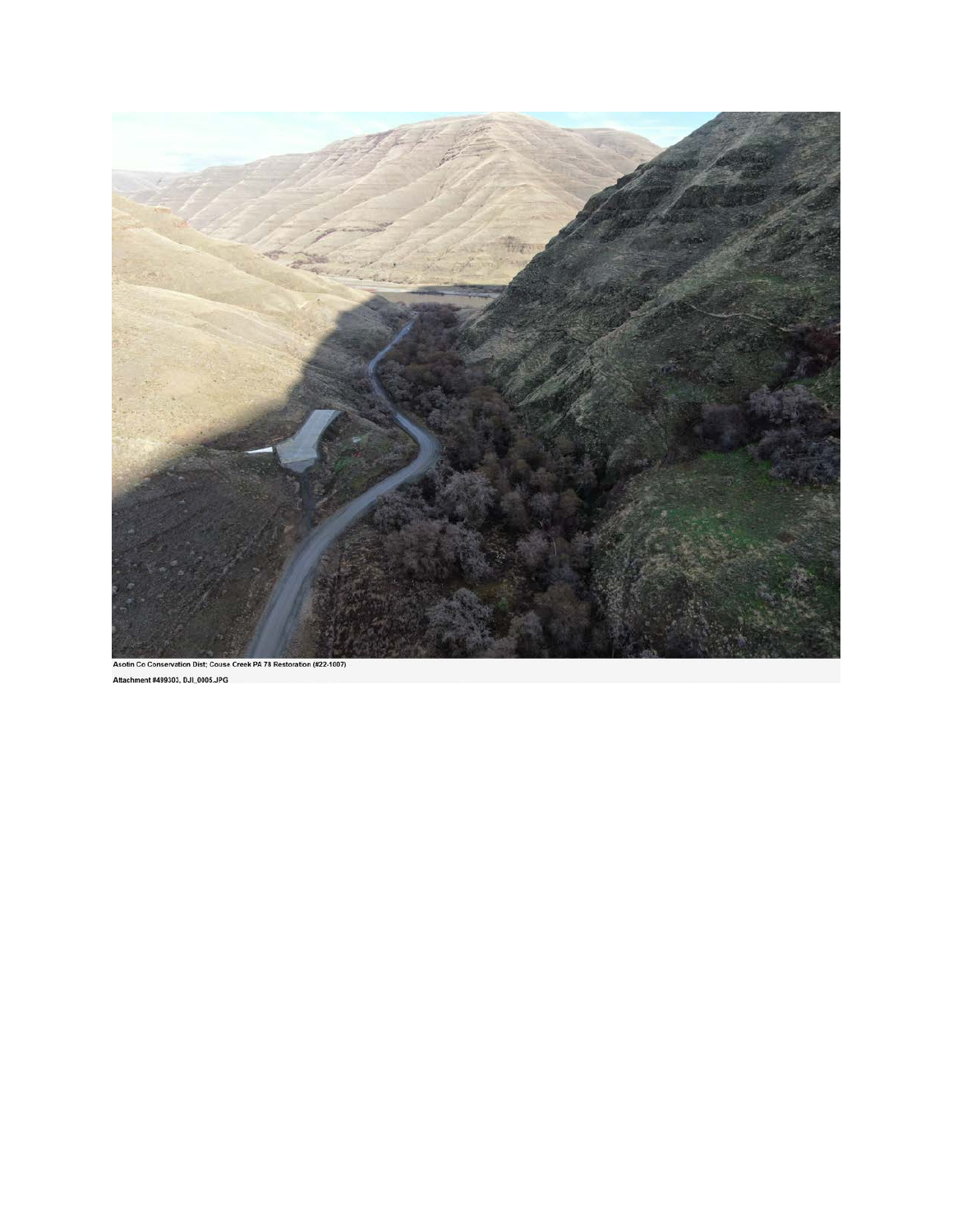





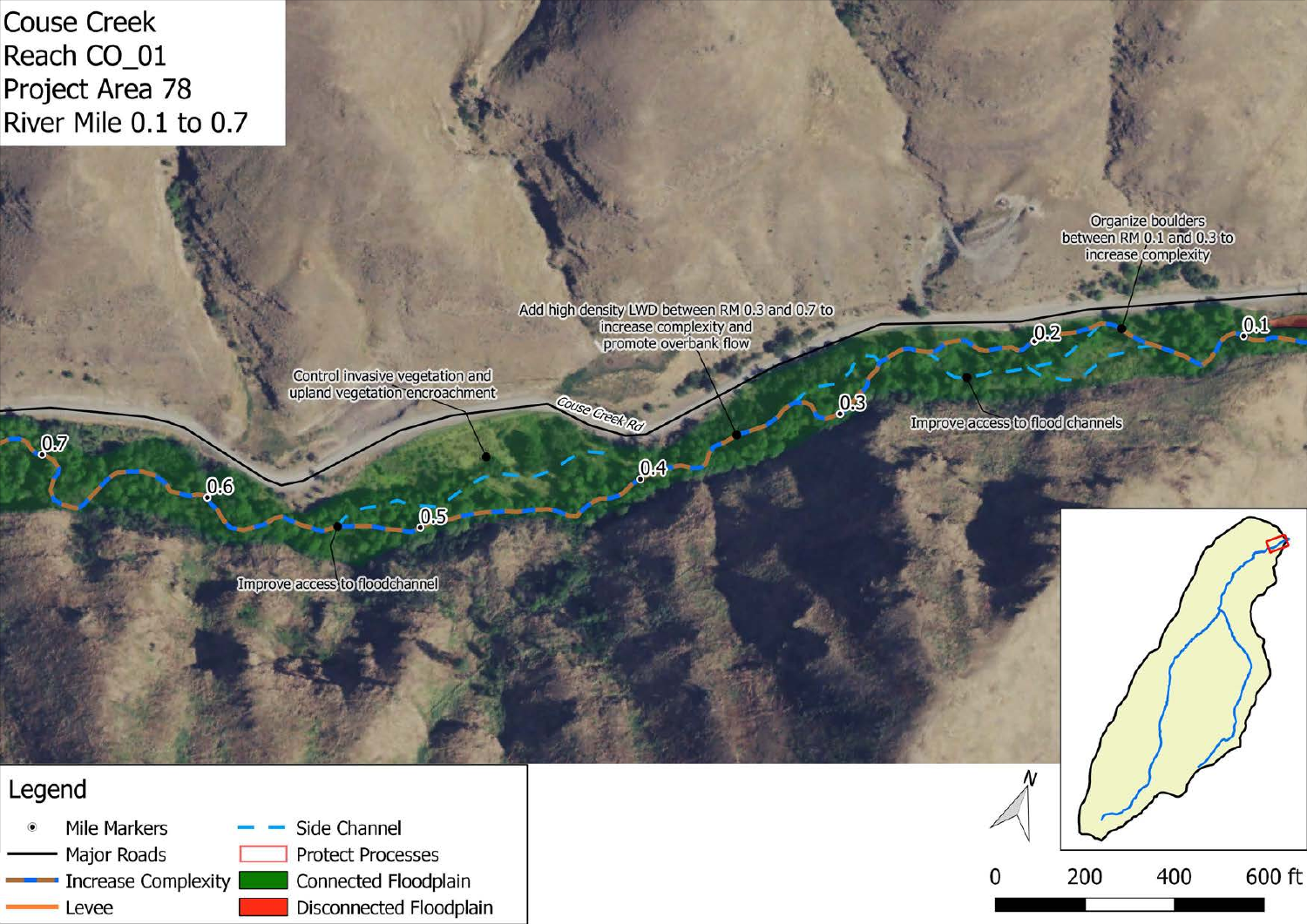**Couse Creek Reach CO\_01 Project Area 78 River Mile 0.7 to 1.4** 

**AB** 

**JA** 

Add high density LWD in channel and<br>floodplain between RM 1.0 and 1.4 to<br>promote overbank flow, retain sediment, and increase complexity

Improve access to flood channels

 $11$ 

Couse Creek Rd

Improve access to flood channels

 $12$ 





Add LWD and boulders between RM 0.7 and 1.0 to increase complexity

 $98$ 

0.9

 $\mathbf{D}$